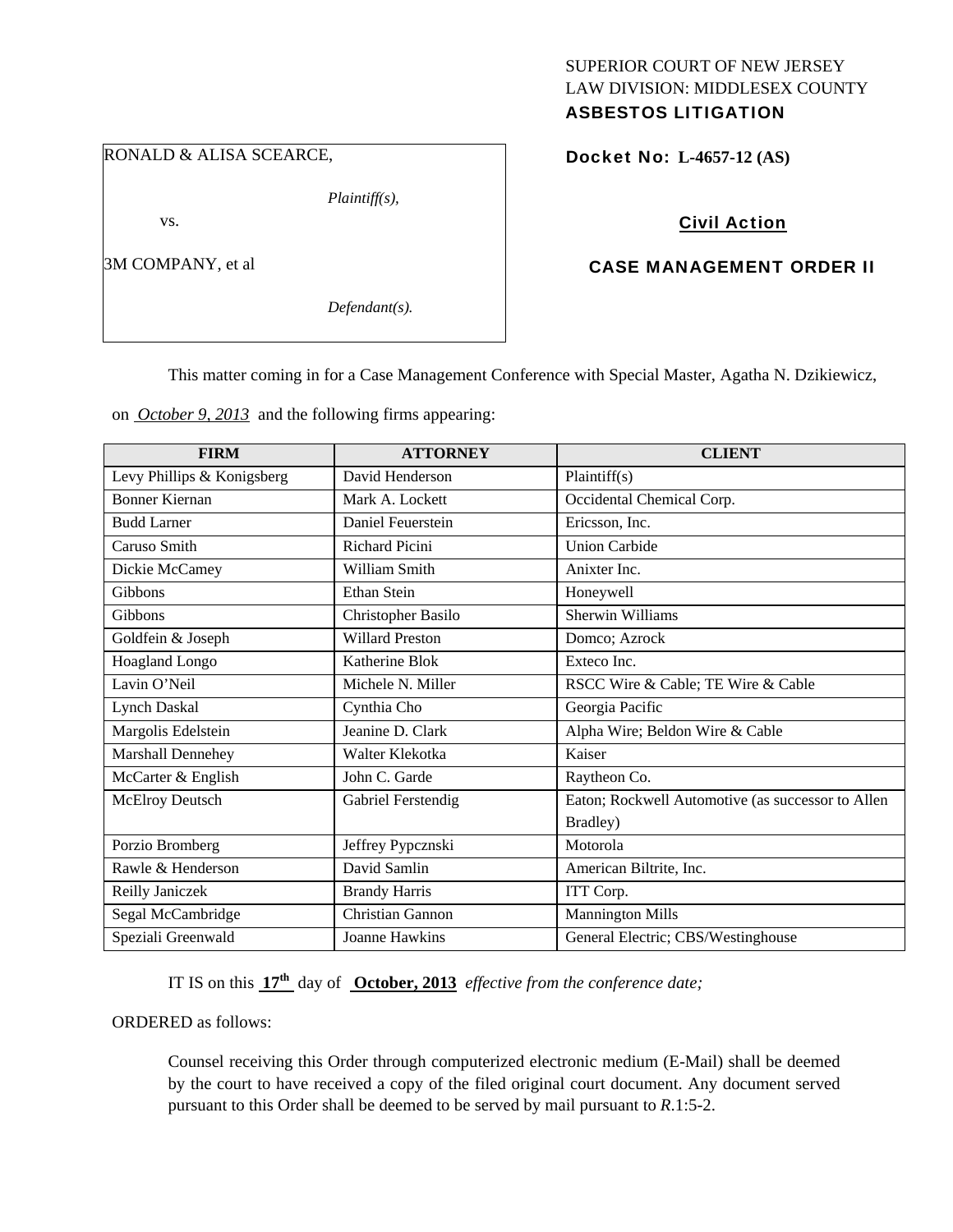## **DISCOVERY**

| December 31, 2013 | A limited deposition of the plaintiff shall be conducted by this date. It shall be<br>limited to a direct exam as to product identification by counsel representing<br>defendants impleaded into this matter after the plaintiff's deposition was<br>originally taken. In the event additional product identification testimony is<br>elicited, other counsel may cross-examine plaintiff. In addition, any counsel may<br>inquire as to plaintiff's health status. |  |
|-------------------|---------------------------------------------------------------------------------------------------------------------------------------------------------------------------------------------------------------------------------------------------------------------------------------------------------------------------------------------------------------------------------------------------------------------------------------------------------------------|--|
| December 6, 2013  | Defendants shall serve answers to standard interrogatories by this date.                                                                                                                                                                                                                                                                                                                                                                                            |  |
| December 20, 2013 | Plaintiff shall propound supplemental interrogatories and document requests by<br>this date.                                                                                                                                                                                                                                                                                                                                                                        |  |
| January 24, 2014  | Defendants shall serve answers to supplemental interrogatories and document<br>requests by this date.                                                                                                                                                                                                                                                                                                                                                               |  |
| December 20, 2013 | Defendants shall propound supplemental interrogatories and document requests<br>by this date.                                                                                                                                                                                                                                                                                                                                                                       |  |
| January 24, 2014  | Plaintiff shall serve answers to supplemental interrogatories and document<br>requests by this date.                                                                                                                                                                                                                                                                                                                                                                |  |
| March 31, 2014    | Fact discovery, including depositions, shall be completed by this date. Plaintiff's<br>counsel shall contact the Special Master within one week of this deadline if all<br>fact discovery is not completed.                                                                                                                                                                                                                                                         |  |
| April 30, 2014    | Depositions of corporate representatives shall be completed by this date.                                                                                                                                                                                                                                                                                                                                                                                           |  |

## **EARLY SETTLEMENT**

- January 28, 2014 The settlement conference previously scheduled on this date is **cancelled**.
- May 2, 2014 Settlement demands shall be served on all counsel and the Special Master by this date.

### **SUMMARY JUDGMENT MOTION PRACTICE**

- May 9, 2014 Summary judgment motions limited to product identification issues shall be filed no later than this date.
- June 6, 2014 Last return date for product identification summary judgment motions.

#### **MEDICAL DEFENSE**

- December 6, 2013 Plaintiff shall serve additional medical expert reports by this date.
- December 6, 2013 Plaintiff is to arrange for the transfer of pathology specimens and x-rays, if any, by this date.

\_\_\_\_\_\_\_\_\_\_\_\_\_\_\_\_\_\_\_\_\_\_\_\_\_\_\_\_\_\_\_\_\_\_\_\_\_\_\_\_\_\_\_\_\_\_\_\_\_\_\_\_\_\_\_\_\_\_\_\_\_\_\_\_\_\_\_\_\_\_\_\_\_\_\_\_\_\_\_\_\_\_\_\_\_\_\_\_\_\_\_\_\_\_\_\_\_\_\_\_\_\_\_\_\_\_\_\_\_\_